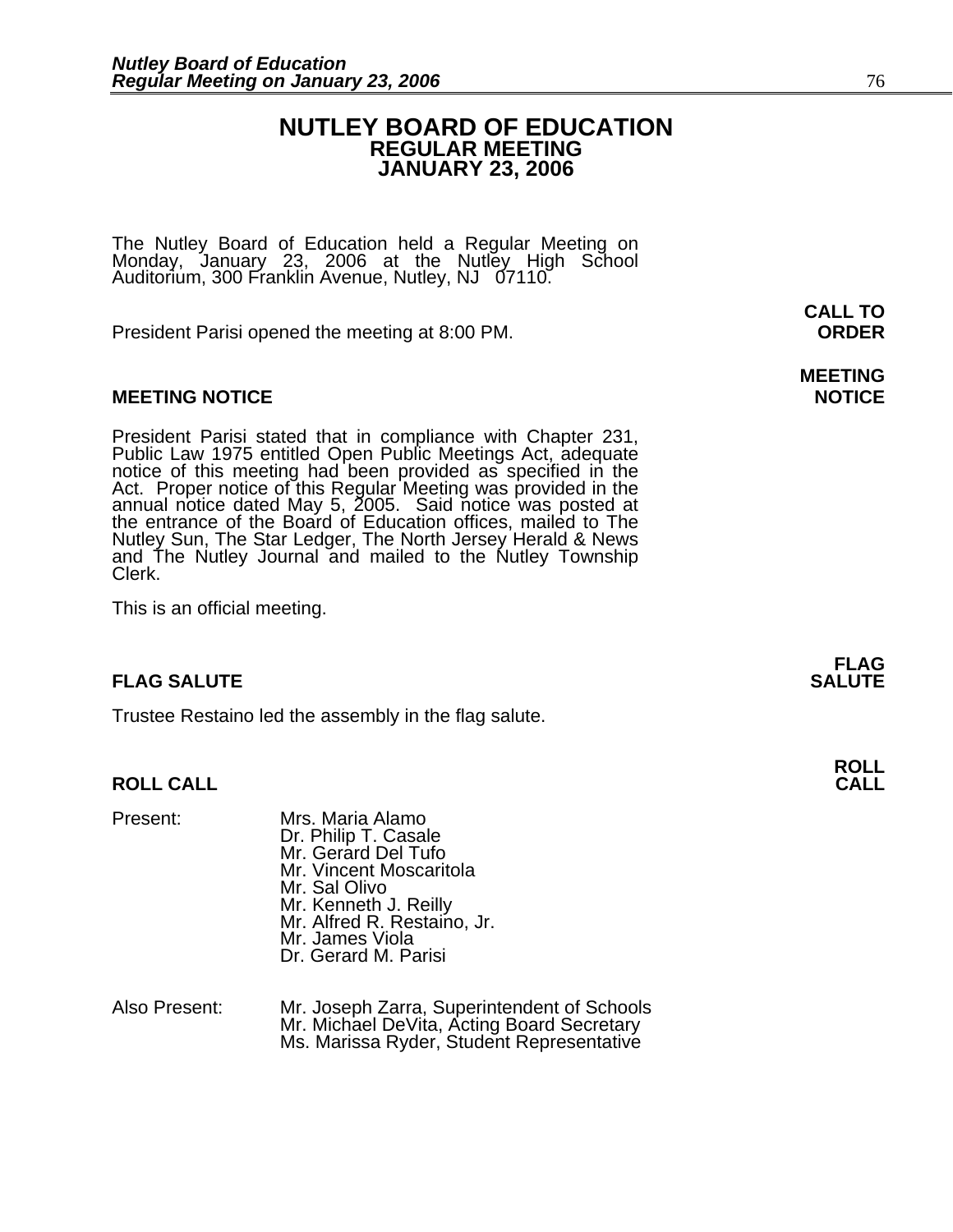### **SPECIAL ORDER OF BUSINESS** SPECIAL ORDER

#### **APPOINT ACTING BOARD SECRETARY**

Trustee Casale moved, and Trustee Del Tufo seconded, the following resolution. Upon being put to a roll call vote the resolution was approved.

BE IT RESOLVED that the Board of Education approves Mr. Michael DeVita to be Acting Board Secretary effective January 23, 2006.

### **APPROVAL OF MINUTES APPROVE**

BE IT RESOLVED that the Board of Education approves the following minutes:

 January 9, 2006 – Closed Executive Session January 9, 2006 – Conference Meeting December 19, 2005 – Regular Meeting December 19, 2005 - Closed Executive Session December 19, 2005 – Conference Meeting December 5, 2005 – Closed Executive Session December 5, 2005 – Conference/Special Meeting

> Trustee Olivo moved, Trustee Moscaritola seconded, and the Board approved by voice vote a motion to approve the minutes.

#### **CORRESPONDENCE CORRESPONDENCE**

Acting Board Secretary DeVita read, and the trustees acknowledged, the following items of correspondence:

A thank-you note from Bernice Pashal and family for the Board's expression of sympathy on the passing of her husband.

A thank-you note from Michelle Shahinian and Family for the Board's expression of sympathy on the passing of her father.

A variance notice regarding property at 79 Wilson Street being 200 feet within school property.

#### **SUPERINTENDENT'S REPORT SUPT'S REPORT A**

Superintendent Zarra presented the Superintendent's Report dated January 23, 2006, Schedule A, which is appended to the minutes of this meeting, and briefly summarized its contents.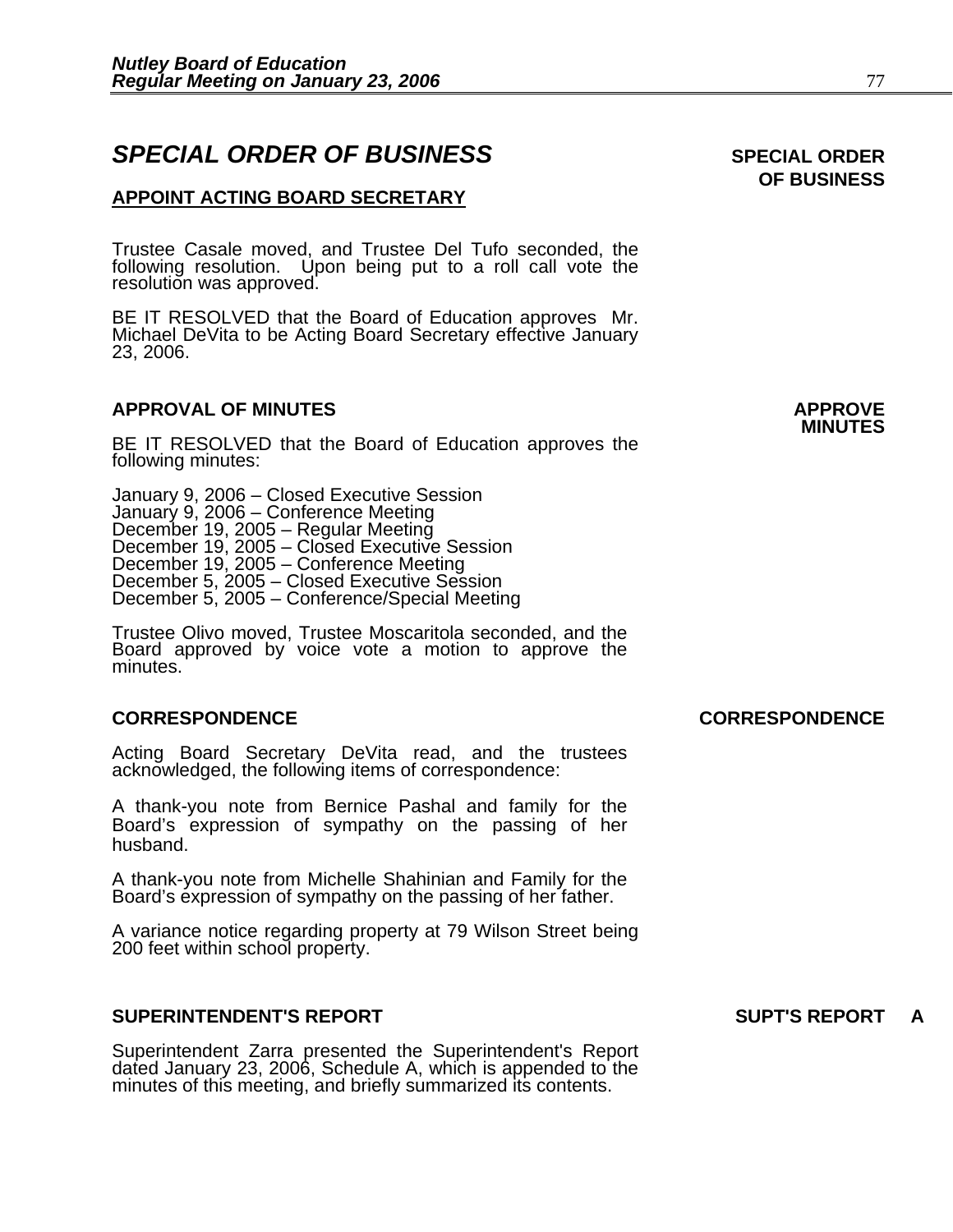#### **BOARD SECRETARY'S REPORT**

Acting Board Secretary DeVita presented the Board Secretary's resolutions listed on the agenda and spoke in depth about Resolution 9 – Acceptance of Grant – No Child Left Behind (NCLB).

#### **COMMITTEE REPORTS REPORTS**

Trustee Alamo - Academic Committee

Ms. Ryder - Student Representative

### **HEARING OF CITIZENS (Resolutions Only) HEARING OF CITIZENS**

Several residents and teachers expressed their concerns regarding Board Secretary's Resolution 20 - Approval to Terminate Participation Under the New Jersey State Health<br>Benefits Program.

#### **RECESS MEETING RECESS**

At 9:15 PM upon the suggestion of Trustee Restaino, Trustee Casale moved, Trustee Moscaritola seconded, and the Board unanimously approved by voice vote a motion to recess.

#### **RECONVENE MEETING RECONVENE**

At 9:20 PM Trustee Reilly moved, Trustee Casale seconded, and the Board unanimously approved by voice vote a motion to reconvene the open public meeting.

#### **SUPERINTENDENT'S RESOLUTIONS SUPT'S**

Trustee Del Tufo moved, Trustee Olivo seconded, a motion that the Board approves the Superintendent's Resolutions numbers 1 through 13 as listed below.

The following 13 resolutions recommended by the Superintendent were unanimously approved by roll call vote with the following exceptions:

1. Trustee Reilly abstained on Resolution 11 – Change in Training Levels.

2. Trustee Olivo abstained on Resolution 9 – Extra Compensation.

### **BOARD SECRETARY'S**

# **COMMITTEE**

## **RESOLUTIONS**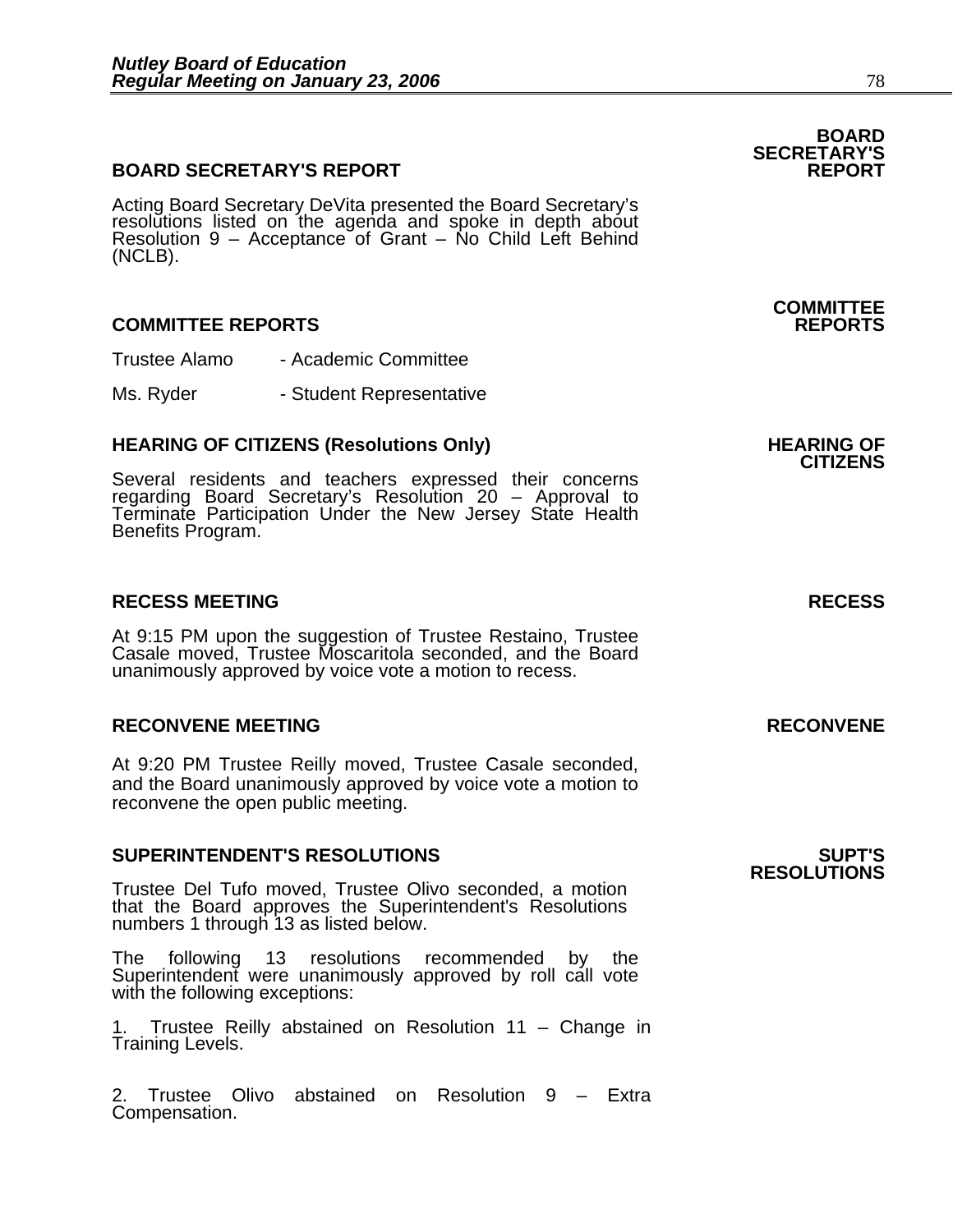#### 1. **RESIGNATION – Business Administrator/Board Secretary**

BE IT RESOLVED that the Board of Education accepts the resignation of Mr. Dennis Oblack, Business Administrator/Board Secretary, effective January 23, 2006. **AMEND AMEND** 

#### 2. **AMENDING LONGEVITY PAY**

BE IT RESOLVED that the Board of Education approves the amending of the resolution, approved at the November 21, 2005 Board Meeting, of Joanne Masucci to reflect a change in the effective date to September 1, 2005.

#### 3. **AMENDING APPOINTMENT – CUSTODIAN CUSTODIAN**

BE IT RESOLVED that the Board of Education approves the amending of the resolution, approved at the November 21, 2005 Board Meeting, of Christopher Conca to add a night 2005 Board Meeting, of Christopher Conca to add a night<br>stipend of \$2,000, prorated, which is in accordance with the 2004-07 Custodial Salary Guide.

### **APPOINT CAT PROG.**  4. **APPOINTMENT – Cultivating Academic Talent Program**

BE IT RESOLVED that the Board of Education approves the appointment of Mrs. Dawn Gerbino, nurse, to the Saturday Cultivating Academic Talent Program for the 2005-2006 school year retroactive to January 21, 2006.

#### 5. **APPOINTMENT – INTERIM BUSINESS ADMINISTRATOR**

BE IT RESOLVED that the Board of Education approves the appointment of John Sincaglia as Interim Business Administrator at a rate of \$525 per day.

#### 6. **APPOINTMENTS – Teacher Substitutes TEACHER SUB B**

BE IT RESOLVED that the Board of Education approves the appointments of the teacher substitutes listed on the attached Schedule B for the 2005-06 school year.

#### **7. APPOINTMENT – BOE Extended Day Program**

BE IT RESOLVED that the Board of Education approves the appointment of the School Age Extended Day Program employee listed below for the 2005-06 school year at the salary indicated:

**LONGEVITY** 

## **AMEND APPOINT.**

**APPOINT** 

**INTERIM BA**

**APPOINT<br>TEACHER SUB** 

**APPOINT**<br>**EXTENDED DAY PROG.** 

**RESIGN BA/BS**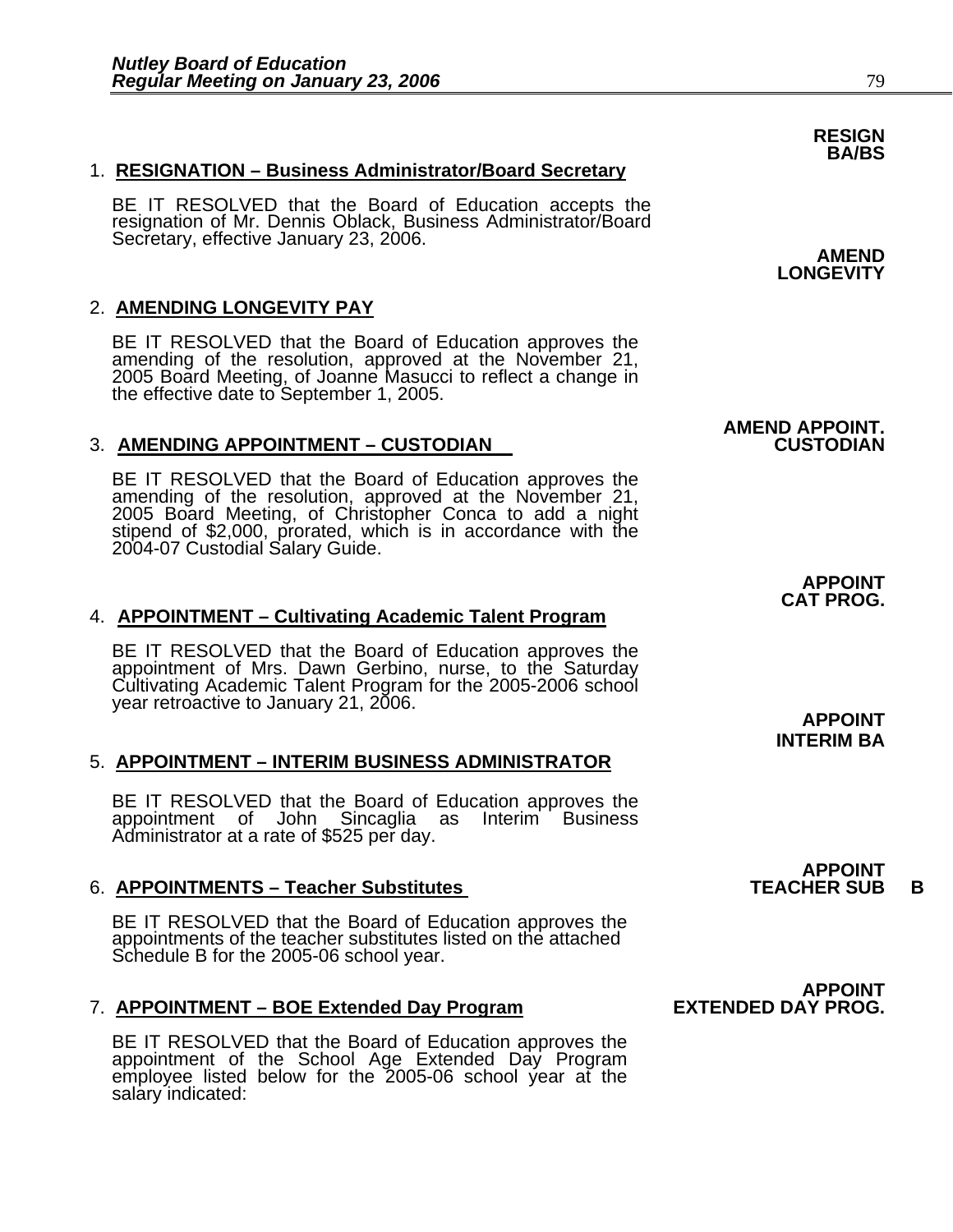Substitute Child Care Instructor (p/t) Hourly Rate

Jill Sarubbi

#### 8. **APPOINTMENTS – Substitutes**

BE IT RESOLVED that the Board of Education approves the following substitutes for the 2005-06 school year:

#### **Custodian**

Thomas Trasente, Jr.

#### 9. **EXTRA COMPENSATION**

BE IT RESOLVED that the Board of Education approves the following personnel be paid extra compensation in the amounts indicated for services rendered:

#### **PAYMENT FOR HEALTH DYNAMICS CLASSES – Month of December, 2005**

Rose Cioffi **\$250.00** 

#### **PAYMENT FOR FILMING BOE MEETING – January 9, 2006**

Michelle Wlosek  $$ 18.75$ 

#### **PAYMENT FOR SAT REVIEW CLASSES – JOHNS HOPKINS TALENT SEARCH-October 29, November 19, December 3, 10, 27, 2005 and January 7, 2006**

| Jolinda Griwert | \$831.36 |
|-----------------|----------|
| Leann Martin    | 831.36   |

### **PAYMENT FOR MENTORING NOVICE TEACHERS – During the 2004-05 and the beginning of the 2005-06 school year**

| Karen Beckmeyer          | \$550.00 |
|--------------------------|----------|
| <b>Dolores Contreras</b> | 391.00   |
| Michelle Cristantiello   | 550.00   |
| Gail Kahn                | 550.00   |
| <b>Sally Magin</b>       | 391.00   |
| Jill Sarubbi             | 391.00   |

**APPOINT** 

**EXTRA**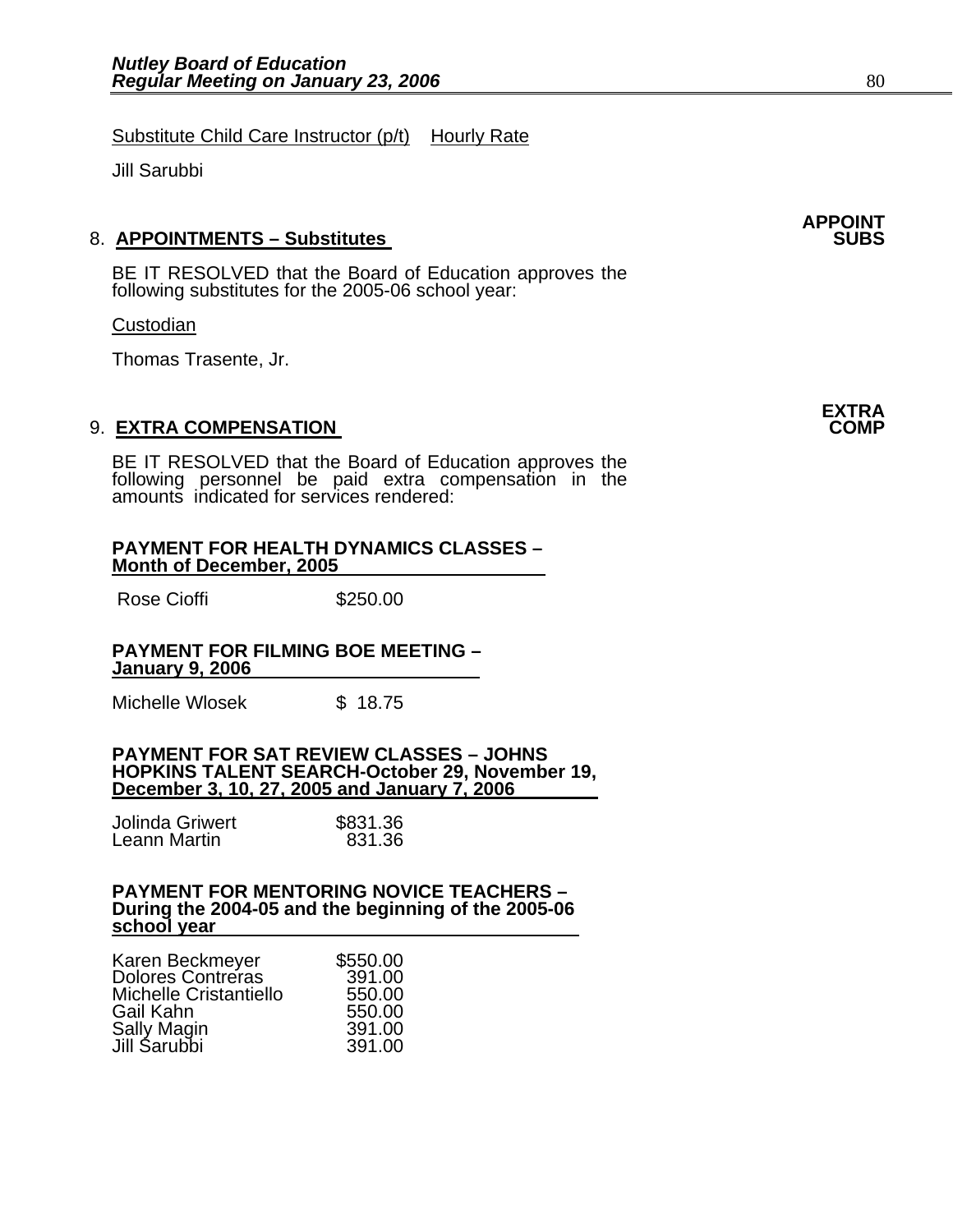#### **PAYMENT FOR ATTENDANCE AT A CUSTODIAL SAFETY COMMITTEE MEETING – December 21, 2005**

| <b>Allan Heinis</b>          | \$30.00 |
|------------------------------|---------|
| Lawrence T. Koster           | 30.00   |
| <b>Christopher Weinstein</b> | 30.00   |

#### **EIGHTH GRADE SOCIAL STUDIES CURRICULUM - November 3, 2005**

| Cheryl Kozyra<br>Louis Manganiello | \$69.28<br>69.28 |
|------------------------------------|------------------|
| Robert O'Dell                      | 104.80           |
| Donna Saitta                       | 69.28            |
| John Schwarz                       | 69.28            |
| Veronica Zoltowski                 | 69.28            |

#### **TECHNOLOGY CURRICULUM COMMITTEE - October 20, 2005 – January 5, 2006**

| <b>Denise Cleary</b> | \$103.92 |
|----------------------|----------|
| Gloria Dorfmán       | 103.92   |
| <b>Sheryl Holly</b>  | 242.48   |
| Nancy Kehayes        | 157.20   |
| Lesslie Licameli     | 242.48   |
| Christina Osieja     | 207.84   |
| Christina Stendardi  | 69.28    |

#### **CENTRAL DETENTION COVERAGE – December, 2005**

#### **High School**

| Lori Ferrara       | \$131.39 |
|--------------------|----------|
| AnneMarie Kowalski | 150.16   |
| John Maiello       | 18.77    |
| Joseph Simko       | 262.78   |

### **Franklin School**

| Jennifer Ambrose                | 37.54 |
|---------------------------------|-------|
| Joseph Cappello                 | 56.31 |
| Tracy Egan<br>Louis Manganiello | 75.08 |
|                                 | 56.31 |
| LuAnn Zullo                     | 56.31 |

#### **SATURDAY MORNING SUSPENSIONS – October, 2005**

#### **High School**

| \$235.35 |
|----------|
| 235.35   |
| 78.45    |
| 78.45    |
| 78.45    |
|          |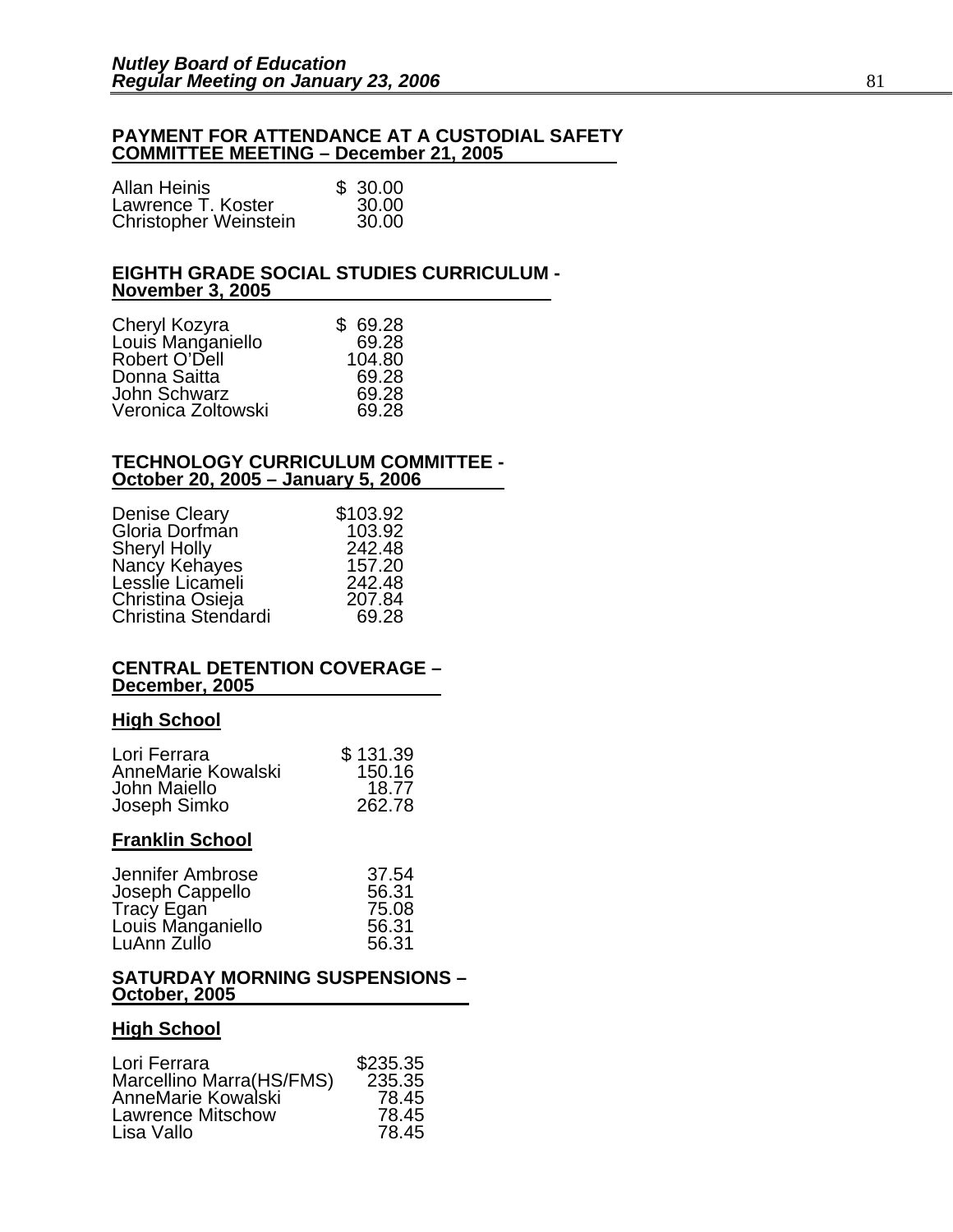#### **Franklin School**

Louis Manganiello 78.45

#### **PAYMENT FOR CAT PROGRAM – FALL 2005**

| Kimberly Algieri       | \$1,524.16 |
|------------------------|------------|
| Helen Doyle-Marino     | 1,385.60   |
| Tracy Egan             | 1,247.04   |
| <b>Flavia Groeling</b> | 1,524.16   |
| Suzanne Hagert         | 1,524.16   |
| Barbara Hirsch         | 2,515.20   |
| Gail Kahn              | 1,628.08   |
| Angelica Marra         | 1,385.60   |
| Denise Mazza           | 1,714.68   |
| Rebecca Olivo          | 698.12     |
| Dennis Pandolfi        | 1,818.60   |
| Joniene Ryder          | 1,524.16   |
| Louis SanGiovanni      | 1,610.76   |
| Jill Sarubbi           | 1,247.04   |
| Janice Schoem          | 1,593.44   |
| Joseph Simko           | 1,714.68   |
| Margit Smith           | 1,524.16   |
| Christina Stendardi    | 1,385.60   |
| Maria Strumolo         | 1,402.92   |
| Veronica Zoltowski     | 1,385.60   |

#### **SUBSTITUTES**

| Nicole Crowe    | 277.12 |
|-----------------|--------|
| Nicholas Norcia | 277.12 |

#### 10. **LONGEVITY PAY PAY**

BE IT RESOLVED that the Board of Education approves the following longevity payment:

Frank Lotito -\$1,700(prorated)-Eff. Feb. 1, 2006 (12 years)<br>Bernice Paschal-\$4,300(prorated)-Eff. Feb. 1, 2006 (25 years)<br>Janet Ponzoni -\$2,240(prorated)-Eff. Feb. 1, 2006 (15 years)

#### 11. **CHANGE IN TRAINING LEVELS**

BE IT RESOLVED that the personnel on the attached<br>Schedule C be advanced to the proper level of the salary guide in accordance with Board of Education Regulations,<br>said teachers having completed the necessary college said teachers having completed the necessary college courses to qualify for such advancement, to be effective February 1, 2006.

**CHANGE IN TRAINING LEVELS** 

**LONGEVITY**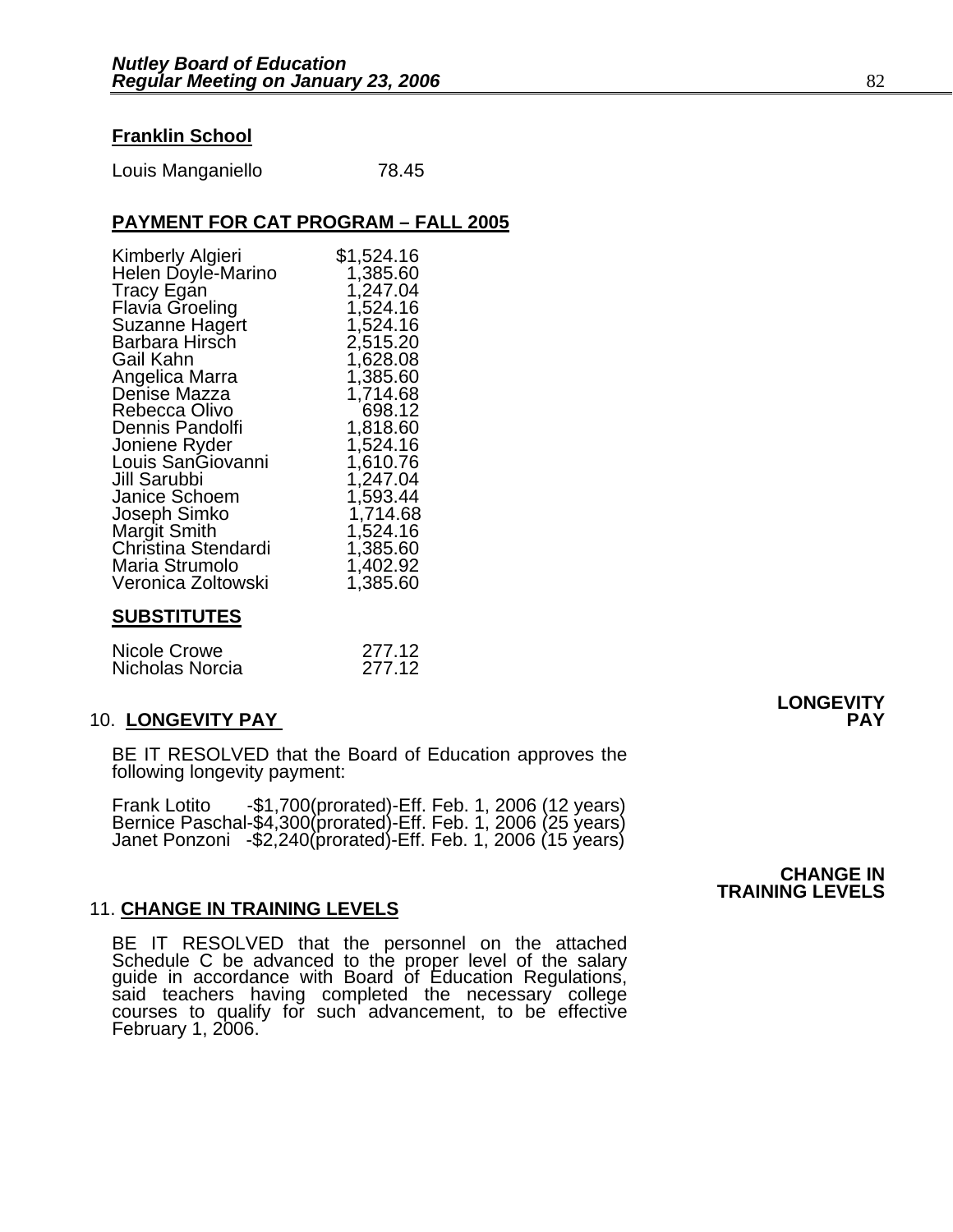#### 12. **APPROVAL OF 9-12 FORENSIC SCIENCE CURRICULUM**

BE IT RESOLVED that the Board of Education approves the 9-12 Forensic Science Curriculum presented at the January 9, 2006 Conference session.

#### 13. **TEXTBOOK APPROVAL**

BE IT RESOLVED that the Board of Education approves the use of the following textbook:

#### FORENSIC SCIENCE

Crime Scene Investigation Pam Walker, Elaine Wood Publishers, Jossey-Bass, A. Wiley, 1998

#### 14. **APPOINTMENT – Professional Staff**

Trustee Restaino moved, and Trustee Moscaritola seconded, the following resolution. Upon being put to a roll call vote the resolution was approved.

BE IT RESOLVED that the Board of Education approves the appointment of Mr. Nikola Markovic as teacher for the 2005/2006 school year, effective January 30, 2006 at the<br>annual salary of \$20,250, B.A. Step 6 (p/t.5) in accordance with the 2005/2006 Teachers' Salary Guide.

## 15. **AMENDING RESOLUTION – Reappointments – Buildings and Grounds Personnel – 2005-06**

Trustee Casale moved, and Trustee Del Tufo seconded, the following resolution. Upon being put to a roll call vote the resolution was approved.

BE IT RESOLVED that the Amending Resolution -<br>Reappointments – Buildings and Grounds Personnel 2005-06, adopted at the November 21, 2005 Board Meeting, be<br>amended to reflect the following change effective January 30, 2006:

Salary

### Group/<br>Step

Nikola Markovic 7-9 \$20,250 (p/t.5)

**TEXTBOOK APPROVAL** 

**APPOINT PROF. STAFF** 

**AMEND B&G REAPPOINTMENTS**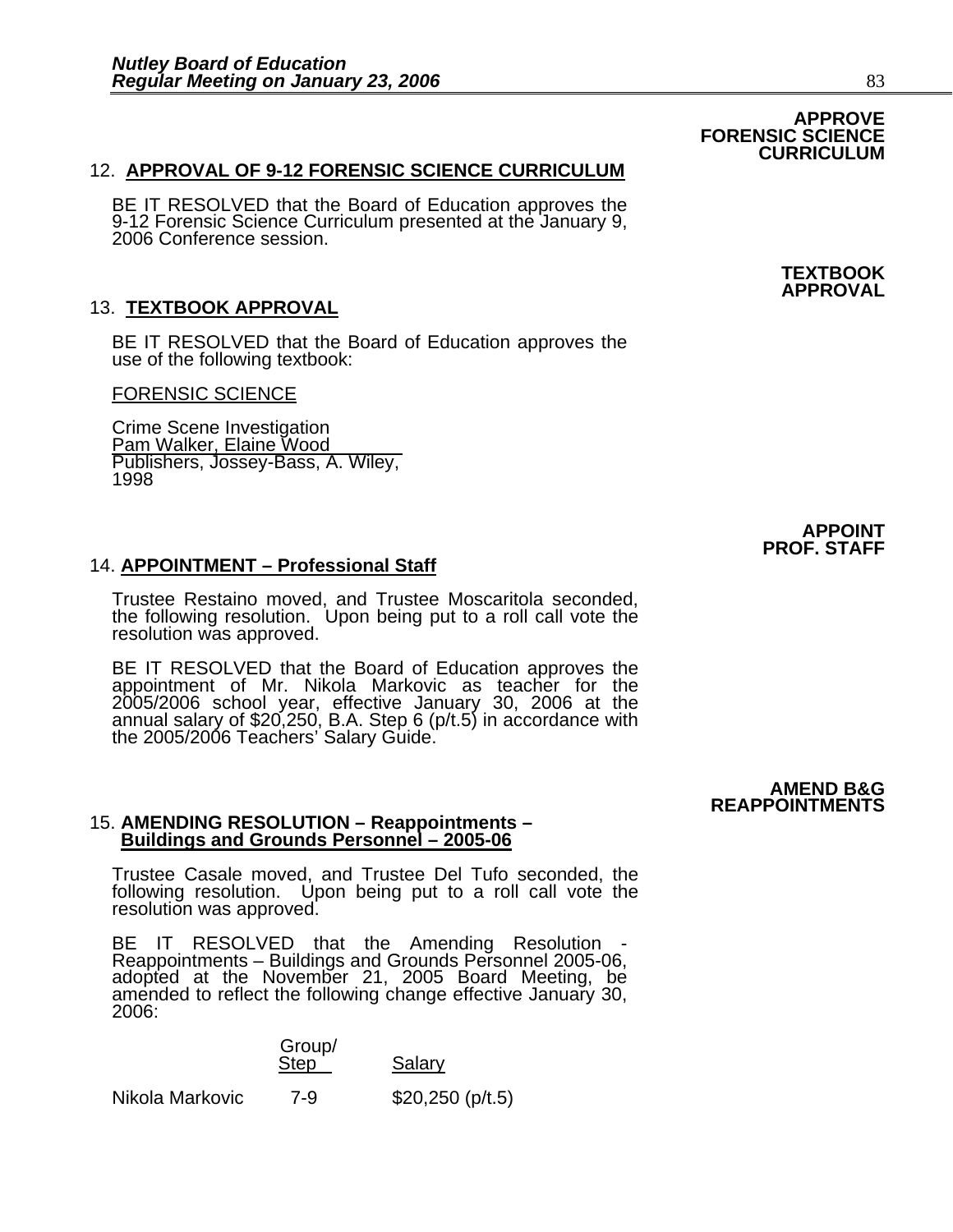#### 16. **RESIGNATION – School Crossing Guard CROSSING GUARD**

Trustee Moscaritola moved, and Trustee Casale seconded, the following resolution. Upon being put to a roll call vote the resolution was approved.

BE IT RESOLVED that the Board of Education accepts the resignation of Ms. Denise Calvitto, Radcliffe School Driveway Crossing Guard, effective February 3, 2006.

#### 17. **Memorial: Mrs. Phyllis S. Walsh**

Trustee Viola moved, and Trustee Olivo seconded, the following resolution. Upon being put to a roll call vote the resolution was approved.

WHEREAS, it is with a sense of deep sorrow and regret that the Nutley Board of Education records the death of Mrs. Phyllis S. Walsh on December 15, 2005, and

WHEREAS, Mrs. Walsh was employed in September, 1967 as a teacher in the Nutley Public Schools and had a distinguished educational career until her resignation in July, 1987, and

WHEREAS, Mrs. Walsh won the admiration and respect of her fellow teachers and the friendship of pupils who came under the influence of her understanding and capable teaching.

NOW, THEREFORE, BE IT RESOLVED, That the Board of Education of the Township of Nutley extends deepest sympathy to the members of her family, and

BE IT FURTHER RESOLVED, That this resolution be made a part of the minutes of this meeting and a copy sent to the members of her family.

### **BUSINESS ADMINISTRATOR/** *BUSINESS ADMINISTRATOR/* **BOARD SECRETARY'S RESOLUTIONS** RESOLUTIONS

Trustee Alamo moved, and Trustee Olivo seconded, a motion that the Board approves the Business Administrator/Board Secretary's Resolutions numbers 1 through 19 as listed below.

The Business Administrator/Board Secretary's Resolutions 1 through 11 and 13 through 19 were approved by roll call vote as follows:

1. Trustee Reilly abstained, on Resolution 3 – Bills and Mandatory Payments pursuant to law on Check #068691.

# **BA/BOARD**

### **RESIGN**

**MEMORIAL**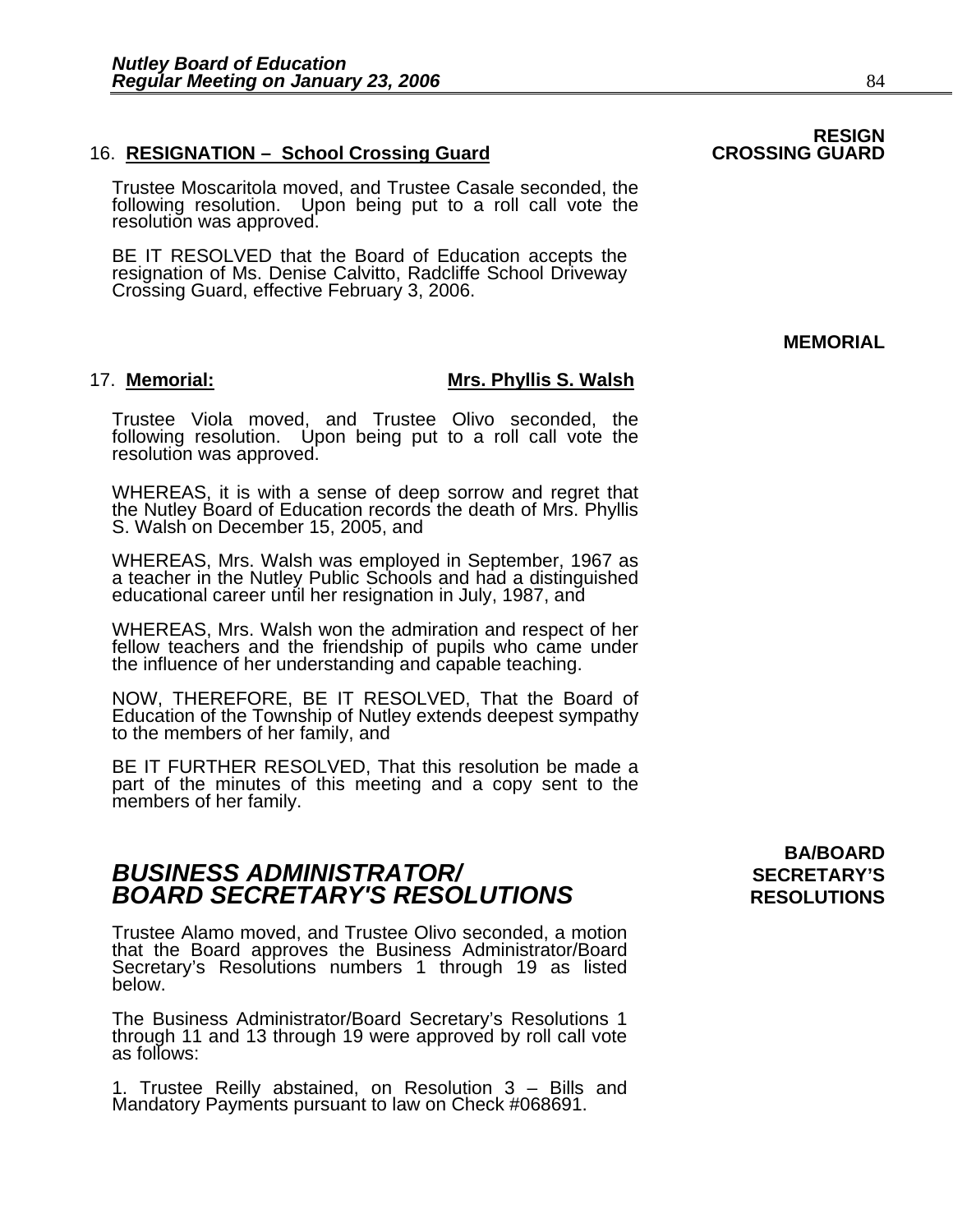2. Trustee Restaino voted "No" on Resolution 19 – Acceptance and Appropriation of Extraordinary Aid for Special Education – 2004-2005 School Year.

Resolution 12 – Depository of School Funds – Valley National Bank was not approved as follows:

1. Trustees Alamo, Del Tufo, Restaino, Viola and Parisi voted "No". Trustees Casale, Moscaritola, Reilly and Restaino voted "Yes".

#### 1. **SECRETARY & TREASURER'S REPORT REPORTS B**

BE IT RESOLVED that the Board of Education approves the acknowledgement and acceptance of the reports of the Board Secretary (Appendix A) and Treasurer of School Monies (Appendix B) for the period of December 31, 2005.

#### 2. **CERTIFICATION OF MAJOR ACCOUNT FUND STATUS**

BE IT RESOLVED that pursuant to NJAC 6A:23-2.11(c) 4, the Nutley Board of Education certifies that as of December 31, 2005, after review of the Secretary's monthly financial report (Appropriations section) and upon consultation with the appropriate district officials, to the best of its knowledge no major account or fund has been over-expended in violation of NJAC 6A:23-2.11(b) and that sufficient fu meet the district's financial obligations for the remainder of the fiscal year. (Major funds are General Fund, Capital Projects<br>and Debt Service.)

3. BILLS AND MANDATORY PAYMENTS<br>BE IT RESOLVED that the Board of Education approves the **PAYMENTS** payment of bills and mandatory payments dated January 23, 2006 in the total amount of \$4,959,564.56 (Appendix C).

## 4. **REQUESTS FOR USE OF SCHOOL BUILDINGS AND USE OF BUILDINGS D**

BE IT RESOLVED that the Board of Education approves the requests for the use of school buildings and grounds (Appendix D), that conform to the rules and regulations set by the Board of Education.

### 5. **TRANSFER SCHEDULE TRANSFER E SCHEDULE**

BE IT RESOLVED that the Board of Education approves, in compliance with NJAC 6A:23-2.11(c)3ii, and NJSA 18A:22-8-1, the transfers in the 2005-06 budget dated December 31, 2005 in the amount of \$5,557.41 as appended (Appendix E).

**SECY. & TREAS. A** 

### **CERTIFICATION<br>MAJOR ACCOUNT FUND STATUS**

**BILLS &** 

## **GROUNDS AND GROUNDS**

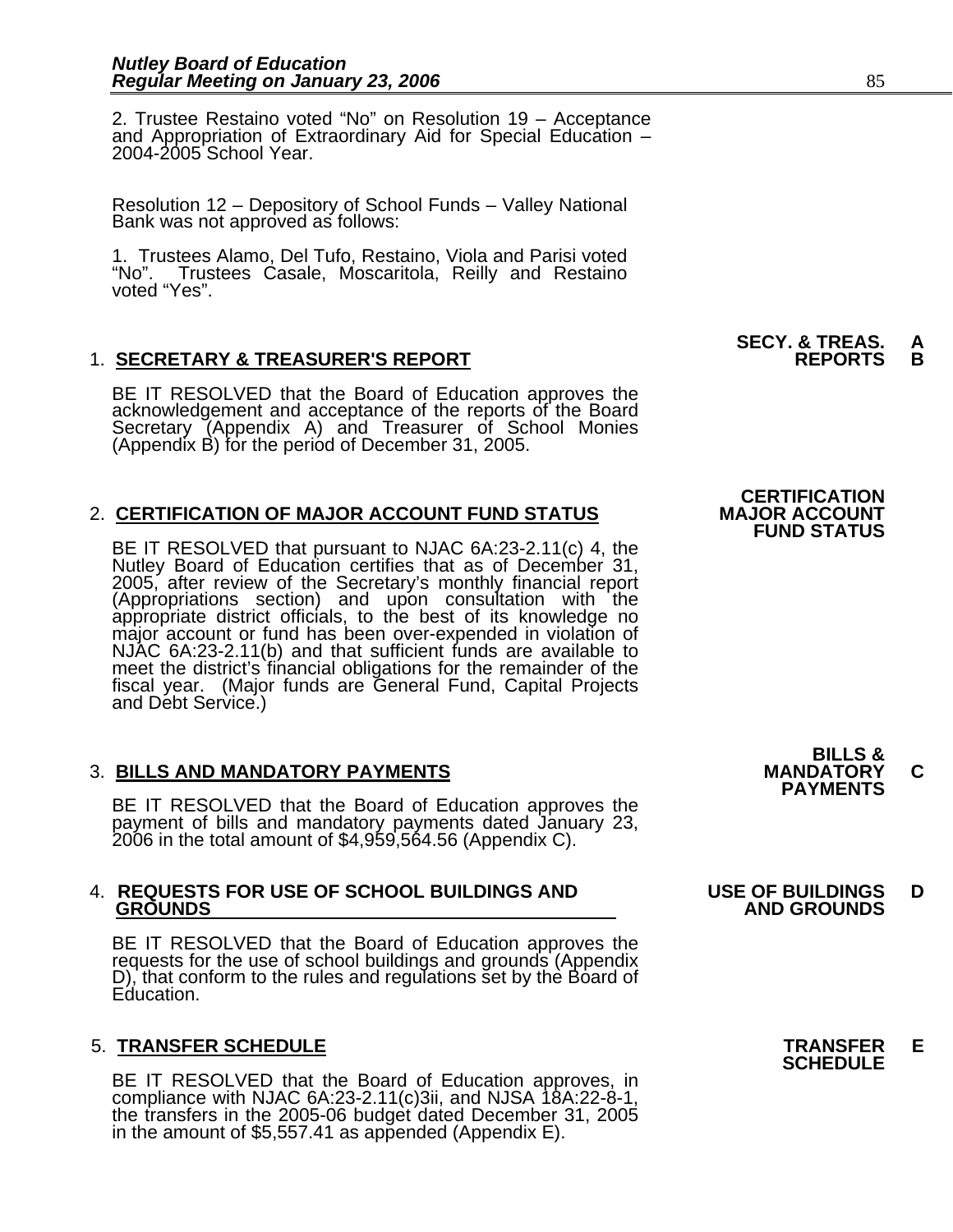### 6. **AMENDMENT – ELECTION TO DISTRIBUTE PAYMENTS FOR ACCUMULATED SICK AND VACATION TIME AS CONTRIBUTIONS TO 403 (b) PROGRAMS FOR CERTAIN EMPLOYEES**

BE IT RESOLVED that the Nutley Board of Education approves the amending of the resolution, Election to Distribute Payments for Accumulated Sick and Vacation Time as Contributions to 403 (b) Programs for Certain Employees, which was approved at the November 21, 2005 meeting by replacing the words "ratably in annual installments payable not later than thirty days after the individual's termination date and anniversaries thereof" with the words "scheduled in accordance with the terms of the individual's employment contract."

#### 7. **APPROVE RETIREMENT PAYMENT – Dr. James Vivinetto RETIREMENT**

BE IT RESOLVED that the Nutley Board of Education approves the payment for accumulated sick and vacation time upon his retirement to Dr. James Vivinetto according to the following schedule:  $$22,000$  on February 15, 2006;  $$22,000$  on July 15, 2006; and the balance due on July 15, 2007.

#### 8. **TRANSPORTATION CONTRACT CONTRACT**

BE IT RESOLVED that the Nutley Board of Education approves<br>a transportation contract Par #2 with a parent to provide<br>transportation for one Special Education student from Nutley to<br>the Horizon School Paramus, NJ effective

Subject to approval of the County Superintendent of Schools. Pending Additional Insurance Certificate.

#### 9. **ACCEPTANCE OF GRANT - NO CHILD LEFT BEHIND (NCLB)**

BE IT RESOLVED that the Board of Education accepts the fiscal year 2006 grant acceptance certification for the No Child Left Behind Grant (NCLB) in the following amounts:

| Title I                           | \$166,043 |
|-----------------------------------|-----------|
| <b>Title I School Improvement</b> | 2,580     |
| <b>Title II Part A</b>            | 101,351   |
| Title II Part D                   | 3,054     |
| Title III                         | 27,271    |
| Title IV                          | 13,493    |
| Title V                           | 10,204    |
|                                   |           |
|                                   |           |

Total \$323,996

**TRANSPORTATION** 

**APPROVE** 

**PAYMENT** 

#### **ACCEPT NCLB GRANT**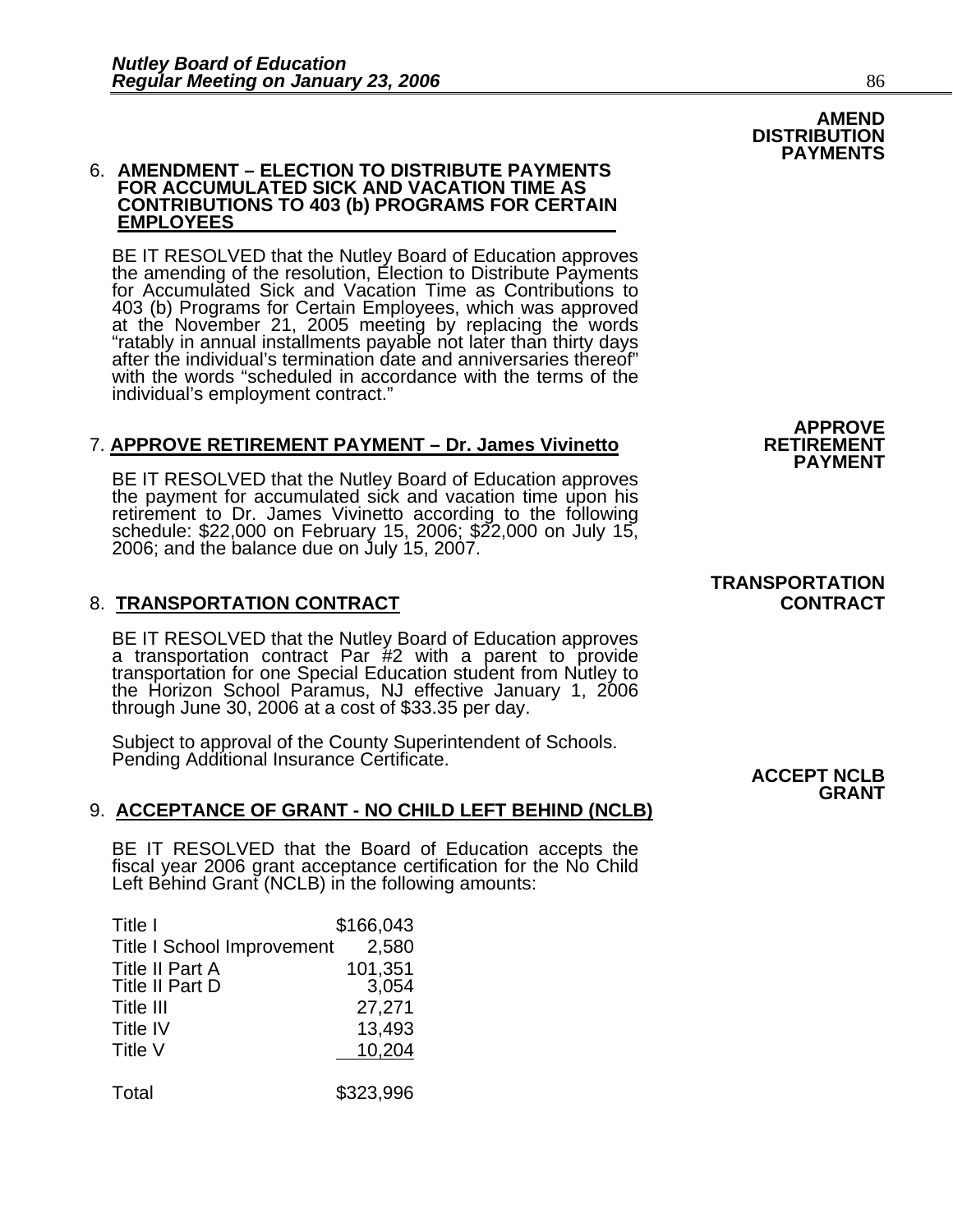## **RENEW RISK MANAGEMENT**

#### 10. **RENEWAL OF RISK MANAGEMENT CONSULTANT AGREEMENT**

WHEREAS, the Board of Education of the Township of Nutley is a member of the Suburban Essex Joint Insurance Fund, and

WHEREAS, the Bylaws of said Fund requires that each Member appoints a Risk Management Consultant to perform<br>various professional services as detailed in the Bylaws, and

WHEREAS, the Bylaws indicate a minimum fee equal to six percent (6%) of the Assessment which expenditure represents reasonable compensation for the services required and which was included in the cost assessed the Nutley Board of **Education** 

NOW, THEREFORE, be it resolved that the Board of Education of the Township of Nutley does hereby approve the reappointment of the C. Walter Searle Agency of Nutley, NJ as its Risk Management Consultant in accordance with the Fund's Bylaws, for the period January 1, 2006 - December 31, 2006.

#### 11. **BOARD POLICY- Second Reading**

BE IT RESOLVED that the Board of Education approves the following new Board Policy at this second reading.

| Policy #3125 Employment of Teaching | Appendix F |
|-------------------------------------|------------|
| Management Plan                     |            |

Policy #5330 Administration of Medication Appendix G

#### 12. **DEPOSITORY OF SCHOOL FUNDS - Valley National Bank**

BE IT RESOLVED that Valley National Bank be designated the official depository for the following accounts of the Nutley Board of Education for the 2005-06 school year, and

BE IT FURTHER RESOLVED that the following officers of the various accounts be authorized to sign checks drawn on the accounts, effective January 23, 2006:

Board of Education, N.J. Unemployment Insurance Trust Fund Account

Michael DeVita and Jean Unglaub

**BOARD POLICY F** 

**DEPOSITORY OF**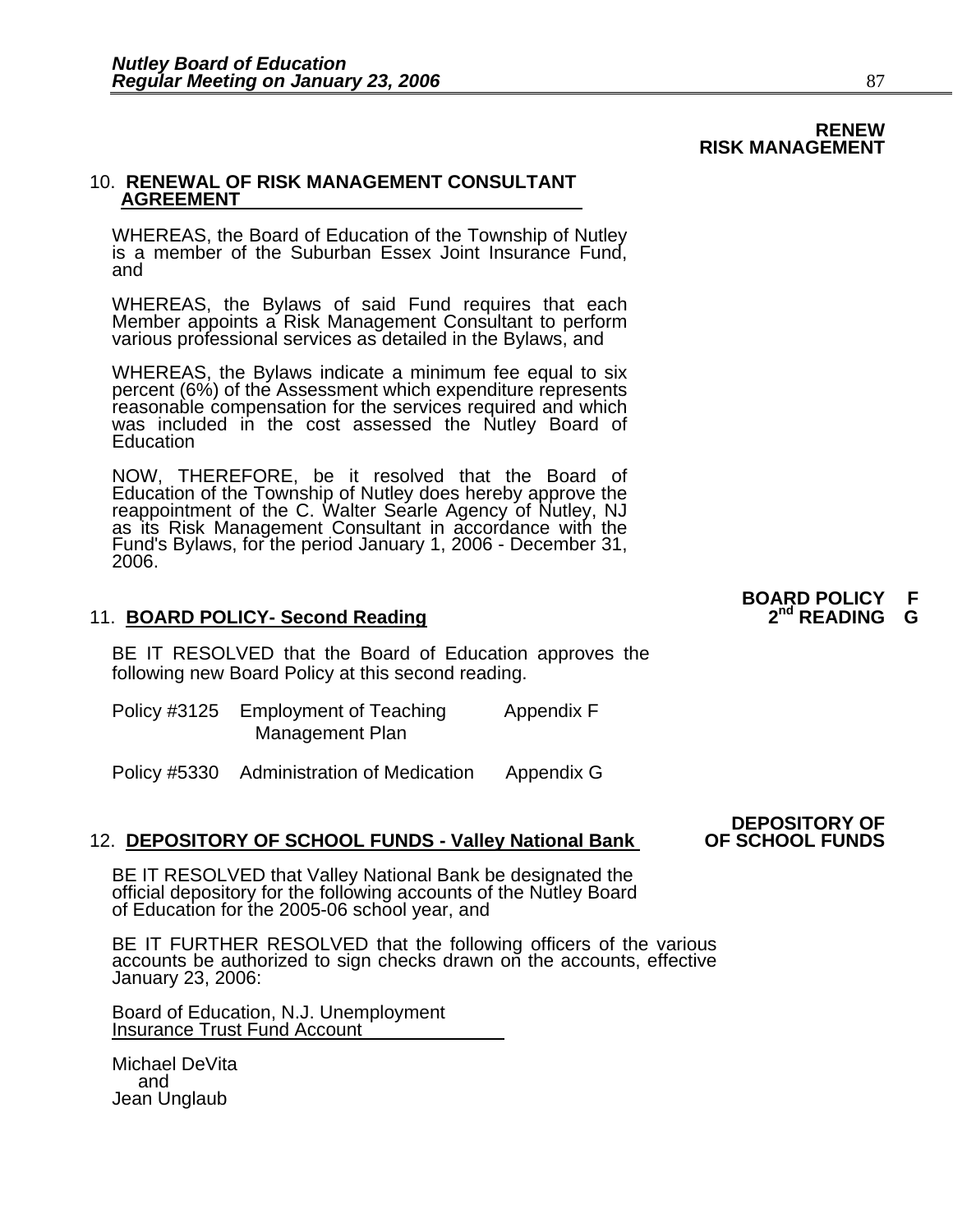### **DEPOSITORY OF SCHOOL FUNDS**

### 13. **DEPOSITORY OF SCHOOL FUNDS – Commerce Bank**

BE IT RESOLVED that the Commerce Bank be designated as the official depository for the following accounts of the Nutley Board of Education for the 2005-06 school year, and

BE IT FURTHER RESOLVED that the following officers of the various accounts be authorized to sign checks drawn on the accounts effective January 23, 2006:

Board of Education General Account, Referendum Account and Capital Reserve Account

Primary Signatory Alternate Signatory

Gerard M. Parisi, President or Sal Olivo, Vice-President

Michael DeVita, Acting Secretary or Jean Unglaub, Manager of Accounts

and

David Wilson, Treasurer of School Moneys

Board of Education Cafeteria Account

Michael DeVita, Acting Secretary and Jean Unglaub, Manager of Accounts

Board of Education Salary Account

Michael DeVita, Acting Secretary or Jean Unglaub, Manager of Accounts

and

David Wilson, Treasurer of School Moneys

Extended Day Account

Michael DeVita, Acting Secretary and Jean Unglaub, Manager of Accounts

**Extended Day Care Funds** 

Maria Cervasio , Extended Day Care Director or Rosemary Griesbach

and

Michael DeVita, Acting Secretary

BE IT FURTHER RESOLVED that the Commerce Bank be authorized to accept facsimile signatures of the check signing machine.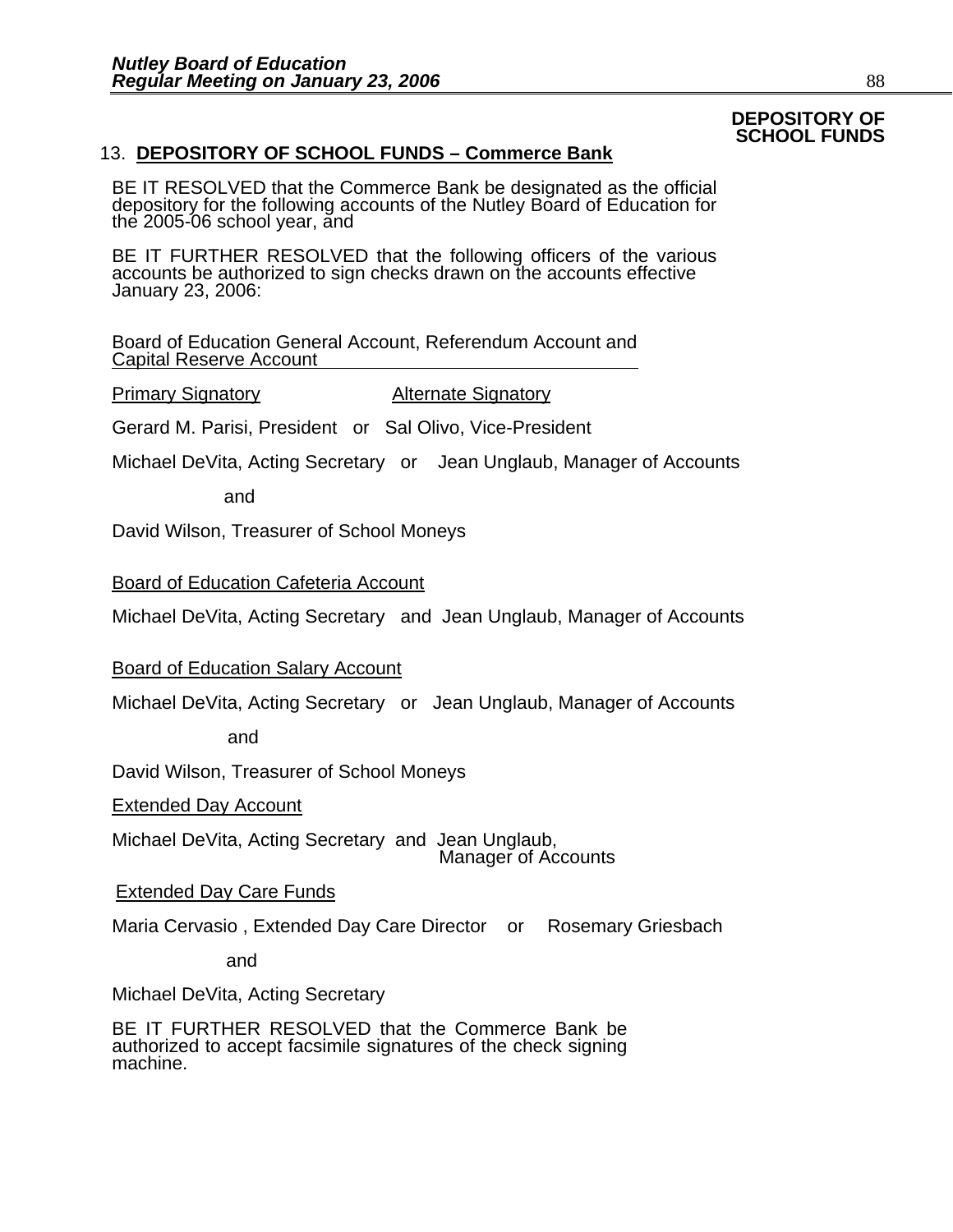#### 14. **DETERMINING TIME AND PLACE FOR DRAWING FOR ANNUAL POSITION ON BALLOT FOR ANNUAL SCHOOL ELECTION ELECTION**

BE IT RESOLVED that the Board of Education approves the drawing for ballot position for the April 18, 2006 Annual School Election be held at 10:00 a.m. in the Business Administrator's Office on Wednesday, March 8, 2006.

#### 15. **ESTABLISHING HOURS OF VOTING FOR THE ANNUAL HOURS SCHOOL ELECTION**

BE IT RESOLVED that the Board of Education approves the hours of voting at the April 18, 2006 Annual School Election to be 2:30 p.m. to 9:00 p.m.

#### 16. APPROVAL OF FINAL PAYMENT TO NIRAM, INC.

BE IT RESOLVED that the Board of Education approves final payment in the amount of \$2,785.02 to Niram, Inc. for the Franklin Middle School Asbestos Abatement and Selective Demolition Project as per the recommendation of the Board's architect and construction manager.

## **17. APPROVAL OF FINAL PAYMENT TO WILLIAM KOHL CONSTRUCTION CORP.**

BE IT RESOLVED that the Board of Education approves final payment in the amount of \$13,456.89 to William Kohl Construction Corp. for the New Vertical Lift at Radcliffe Elementary School as per the recommendation of the Board's architect.

## 18. APPROVAL OF PARTIAL PAYMENT TO CHANREE CONSTRUCTION CO.

BE IT RESOLVED that the Board of Education approves partial payment in the amount of \$224,077.00 to Chanree Construction Co. for the Franklin Middle School Additions and Alterations Project as per the recommendation of the Board's architect and construction manager.

### **ACCEPT EXTRAORDIN.**<br>19. ACCEPTANCE AND APPROPRIATION OF EXTRAORDINARY AID FOR SPECIAL EDUCATION – 2004-2005 SCHOOL YEAR 2004-05

BE IT RESOLVED that the Board of Education accepts notice of Extraordinary Aid for special education for the 2004-2005 school year in the amount of \$208,138, and

BE IT FURTHER RESOLVED that this amount be appropriated in the 2005-2006 General Fund Expenditure Budget.

## **APPROVE PARTIAL PAY**

**APPROVE FINAL<br>PAYMENT – KOHL CONST.** 

**TIME & PLACE** 

**APPROVE FINAL**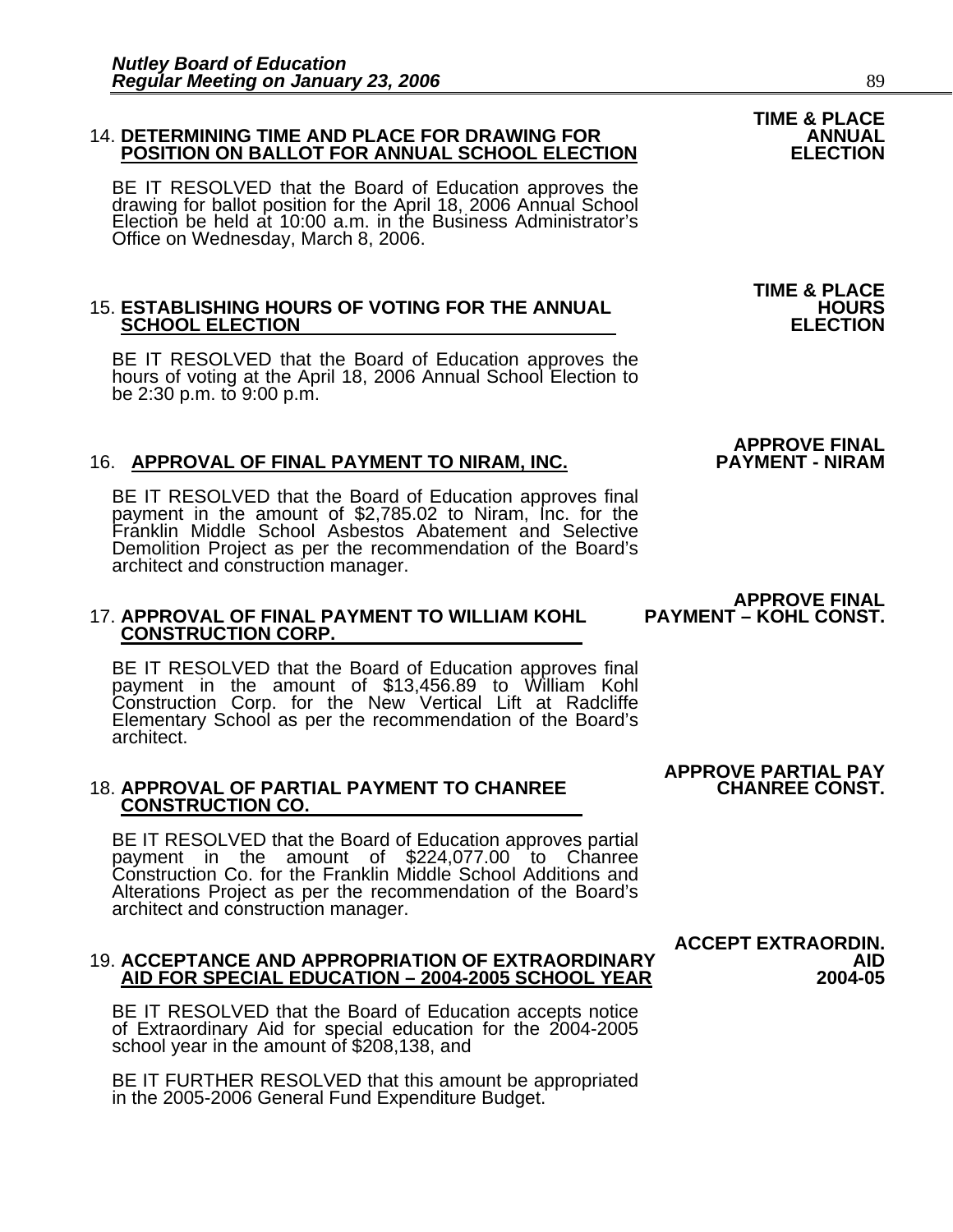Trustee Del Tufo moved, and Trustee Viola seconded, the following resolution:

After a discussion Trustee Casale moved, and Trustee Restaino seconded the motion to postpone this resolution for future investigation.

The motion to postpone this resolution was declined with Trustees Alamo, Del Tufo, Viola and Parisi voting "No" and Trustees Casale and Restaino voting "Yes".

After a discussion Trustee Casale moved, and Trustee Restaino seconded the motion to table this resolution.

The motion to table this resolution was declinced with Trustees Alamo, Casale and Restaino voting "Yes" and Trustees Del Tufo, Viola and Parisi voting "No".

Upon a roll call vote the following resolution did not pass with Trustees Alamo, Casale and <sup>~</sup>Restaino voting "No" and<br>Trustees Del Tufo, Viola and Parisi voting "Yes".

#### 20. **APPROVAL TO TERMINATE PARTICIPATION UNDER THE NEW JERSEY STATE HEALTH BENEFITS PROGRAM**

BE IT RESOLVED that the Nutley Board of Education hereby<br>resolves to terminate its participation in the New Jersey State<br>Health Benefits Program (including Prescription Drug Plan)<br>thereby canceling coverage provided by the

BE IT FURTHER RESOLVED that the Board shall notify all active employees of the date of their termination of coverage under the program.

BE IT FURTHER RESOLVED that the Board understands that the Division of Pensions and Benefits will notify retired employees of the cancellation of their coverage.

BE IT FURTHER RESOLVED that the Board understands that all COBRA participants will be notified by the Division of Pensions and Benefits and advised to contact our office concerning a possible alternative health and prescription drug insurance program.

NOW, THEREFORE BE IT RESOLVED that this resolution shall take effect the first of the month following a 60-day period beginning with the receipt of the resolution by the State Health Benefits Commission.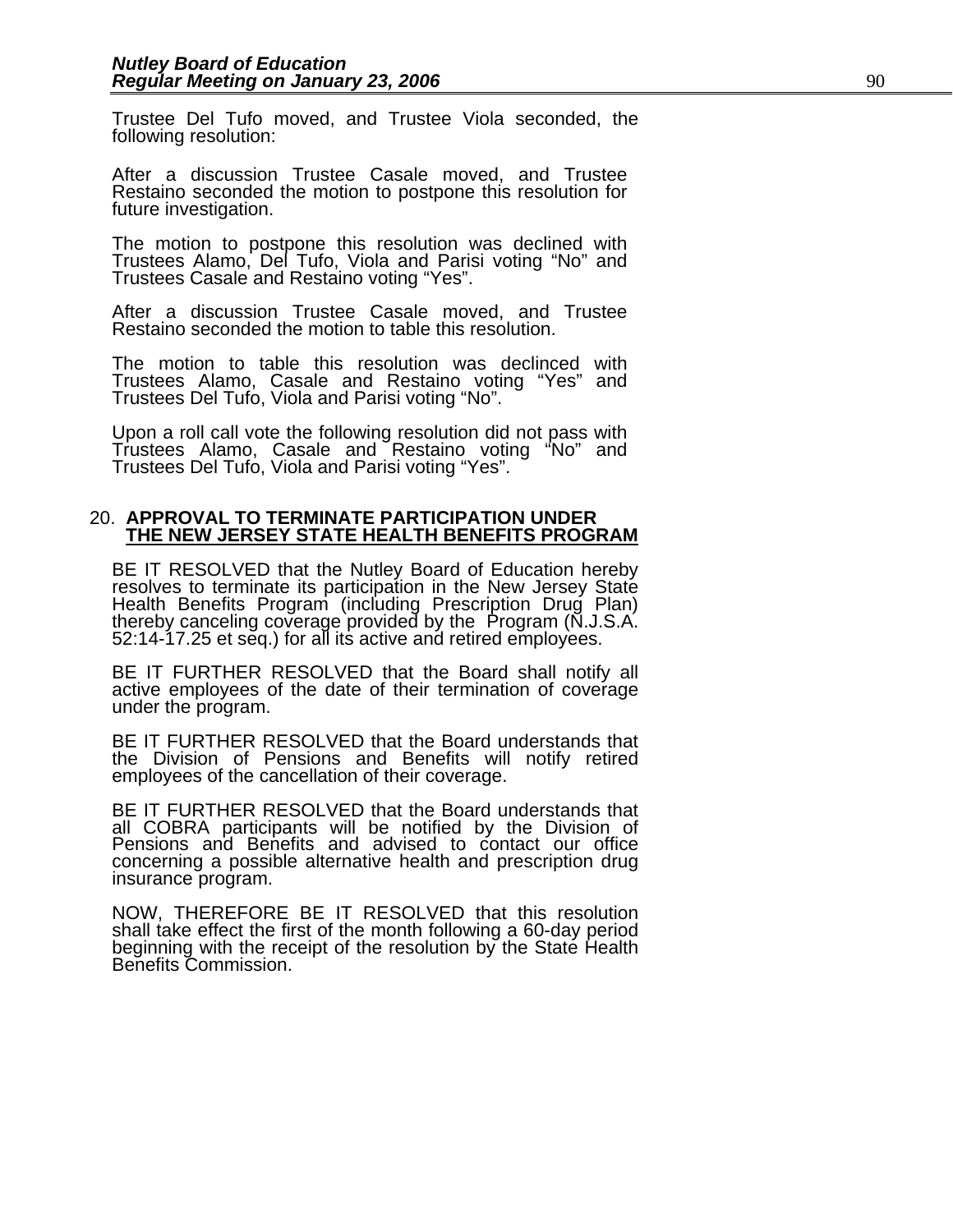#### 21. **APPROVAL OF AWARD OF A CONTRACT TO HORIZON BLUE CROSS BLUE SHIELD OF NEW JERSEY**

Trustee Olivo made a motion, and Trustee Alamo seconded, the following resolution be taken off the agenda since Resolution 20 was not passed. Upon being put to a roll call<br>vote the motion to remove the following resolution from the<br>agenda was approved.

BE IT RESOLVED that the Nutley Board of Education accepts the recommendation of its insurance broker, IMAC Insurance Agency, and approves the award of a contract to Horizon Blue<br>Cross Blue Shield of New Jersey (Horizon BCBSNJ) to provide health and prescription drug insurance benefits to district employees at the rates shown in the comparative analysis dated December 15, 2005 included with IMAC's letter dated December 19, 2005 (Appendix H).

BE IT FURTHER RESOLVED that the Nutley Board of Education acknowledges Horizon Blue Cross Blue Shield of New Jersey's warranty that the insured benefits provided through its Traditional and Direct Access plans shall be equal to or better than the benefits provided under the Traditional and NJ Plus plans, as currently administered by Horizon BCBSNJ for the State Health Benefits Program, without any limitation<br>whatsoever as asserted in its letter dated December 16, 2005 (Appendix I).

#### **HEARING OF CITIZENS CITIZENS**

None

#### **OLD BUSINESS OLD BUSINESS**

Trustee Alamo spoke about the Gang Awareness Committee and the positive impact the purchase of indoor cameras have had at the high school. She also mentioned that the Nutley<br>Education Foundation have voted to purchase outdoor<br>cameras to add to the security at the high school and to aid in<br>curtailing the gang graffiti that has been take

#### **NEW BUSINESS NEW BUSINESS**

Trustee Olivo suggested that with the recent accidents that have been taken place in front of Washington School he would like to look into leasing land from Northfork Southern to use it as a drop-off zone and drop the students off at the back<br>of the school instead of in the front. **HEARING OF** 

## **REMOVED FROM AGENDA**